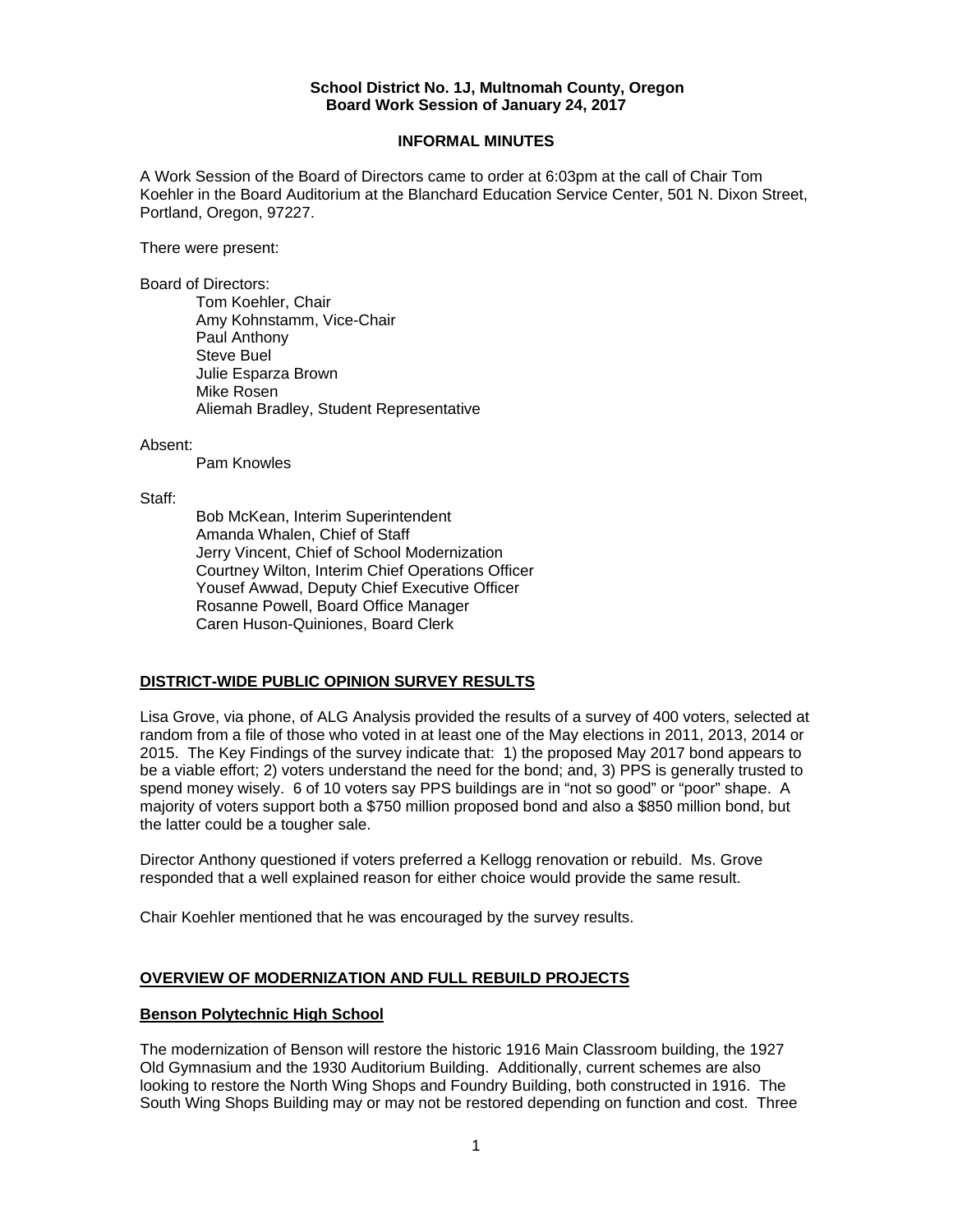exterior spaces are also being introduced and enhanced in the master plan: the existing historic west entry lawn; a new central social courtyard; and, a new east CTE work courtyard.

Key project challenges include:

- historic landmark
- constrained urban site
- extensive health and safety upgrades required, including seismic upgrade of unreinforced masonry buildings and providing universal access throughout the campus
- phased construction with student occupancy.

Construction Budget: \$122,000,000. Project Budget: \$201,654,716.

Director Rosen asked if the non-Benson programs would move out of the buildings. Mr. Vincent responded yes, but there is at least two years to figure that out before construction would begin. However, adaptable space will be included in the design.

## **Lincoln High School**

Three development options are available: 1) renovation and addition; 2) full replacement – horizontal; and, 3) full replacement – vertical.

Key challenges include:

- no viable off-site swing option, requiring a temporary swing school to be built on the existing track and field.
- location is within the Central City 2035 Plan and requires compliance with numerous design criteria enforced by the Design Commission, including pedestrian access through the site, no surface parking, and placing new construction along the property line to define an active street edge.
- two major utility easements run through the site creating "no build zones" in the old  $16<sup>th</sup>$ and  $17<sup>th</sup>$  Avenue right-of-ways. These easements contain major storm water infrastructure that cannot be built upon or relocated.
- Sloped site topography requires extensive grading for accessibility and potential retaining walls.
- Poor soils conditions require deep foundations regardless of the location on the site.

Full replacement would be more cost effective with construction cost being \$124,503,000 and total project cost being \$251,397,302.

Director Rosen questioned if rebuild would hold 1700 students, how do we take in growth and where would those students go. Mr. Vincent responded that boundary changes would come in at that point.

Director Buel asked if the rebuild would call for 100% utilization of the building, as that is the problem we faced with Franklin. Will teachers be able to prep in their classroom?. BORA Architects responded yes; it was all about adaptability and moving furniture. Mr. Vincent responded that there was no guarantee that teacher prep in the classroom would occur.

### **Madison High School**

The preferred design for Madison combines areas of demolition and new construction, as well as heavy medium and light renovation. A major design feature is the addition of a science wing as a beacon for the community and an improvement to the visual transparency of the building to the surrounding neighborhood. The addition of a welcoming commons and cafeteria greets students, staff and visitors at the entrance from 82<sup>nd</sup>.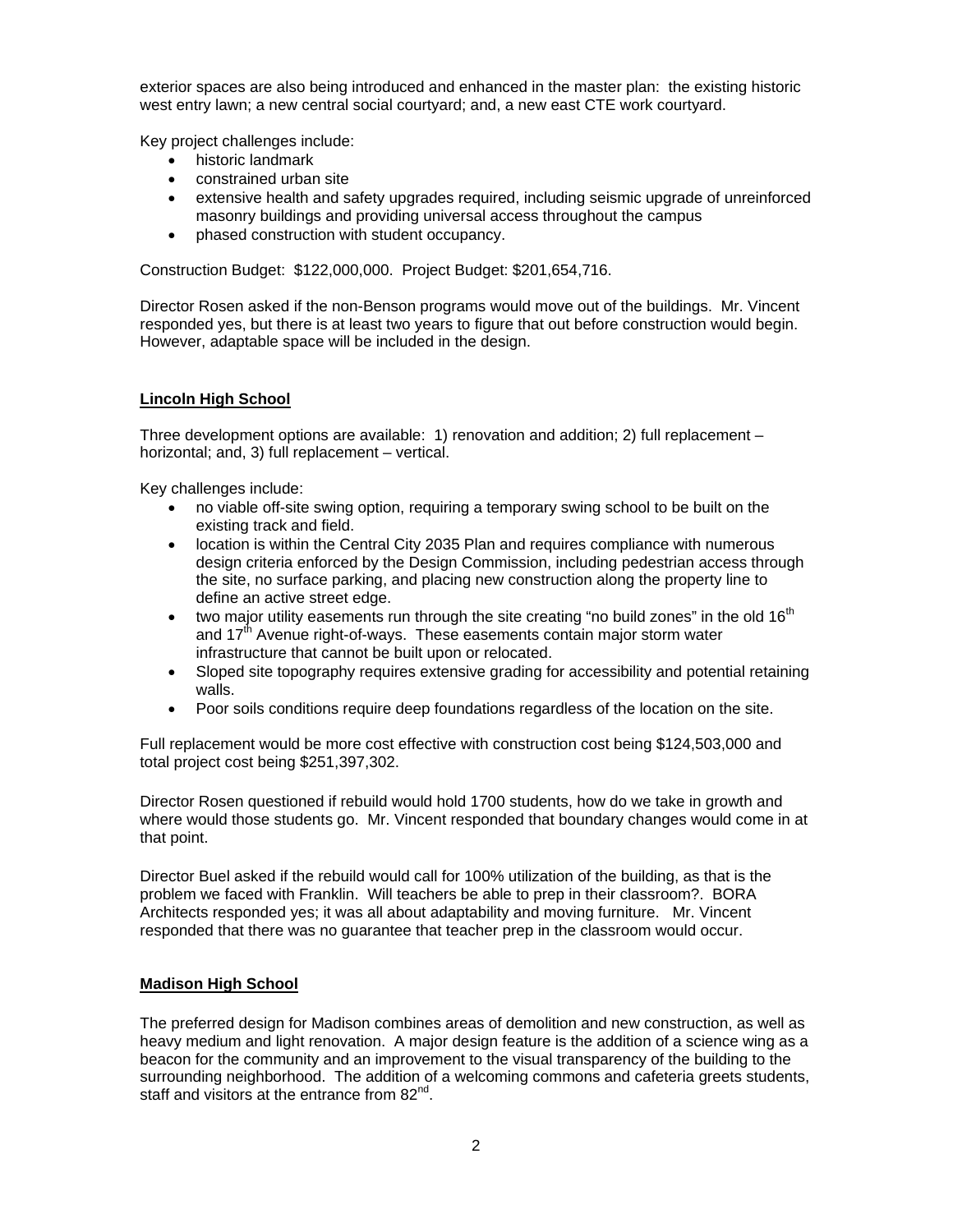Key Challenges include:

- A diverse community with an antiquated school building that creates a barrier to connecting across cultures.
- Existing building is an opaque space that is not inviting or welcoming, discouraging future students from considering attending Madison
- A lack of "maker space" that enhances innovative learning programs, including urban agriculture, CTE, computer science, sustainability, and textiles.
- Building does not meet current seismic, ADA, or safety codes
- A significant lack of athletic facilities for students who are not on formal Madison teams

Proposed construction cost: \$95,000,000 Proposed Project Cost: \$145,909,717

Director Buel asked if we wanted to have a lot of students near  $82<sup>nd</sup>$  Avenue as depicted in the science areas. Paul Cathcart, Project Manager, responded that it would all be discussed in the design phase once we have obtained funding. The CTE areas will be more flexible than they are now.

# **Kellogg**

Kellogg Middle School has not been used as a school facility by PPS since 2007. During this time, the District has performed limited maintenance on the grounds which were maintained for neighborhood use.

Key Challenges include:

- Extensive seismic strengthening required for existing main building deficiencies
- Extensive Health and Safety upgrades to existing mechanical, plumbing, and fire suppression systems and interior finish deficiencies; water quality, air quality, asbestos containing materials, lead-based paint, mold and moisture damage, ADA accessibility, fire/life safety alarms and sprinklers
- Size of classrooms, gymnasium, media center, cafeteria, and kitchen do not meet current Educational Specifications
- Site constraints: 6.18 acre site with rigid edges must meet bus, vehicle, and pedestrian access requirements, requires a more vertical design solution where possible, playfields are below typical PPS standards.

Renovation and Additions: Construction Cost \$38,387,393; Project Cost \$56,243,651

Full Replacement: Construction Cost \$32,000,000; Project Cost \$44,611,241

Director Rosen stated that the community will want input on the design of Kellogg. Mr. Vincent commented that staff would work with Enrollment and Transfer and DBRAC to determine the feeder schools and then invite those residents to serve on the Design Advisory Group (DAG).

Director Buel mentioned that he would like to see the building set further back than 20' off of Powell. Mr. Vincent responded that that would require a variance from the City, but the discussion would occur with the DAG. Director Buel asked how much CTE space was being proposed for Kellogg. Mr. Cathcart responded that Middle School Education Specifications require very limited space set aside for CTE and was totally different than what is required for high schools. Director Buel questioned if there was enough gym space designed for Kellogg. Chris Russo, Assistant Superintendent, responded that that would also be determined during the DAG process.